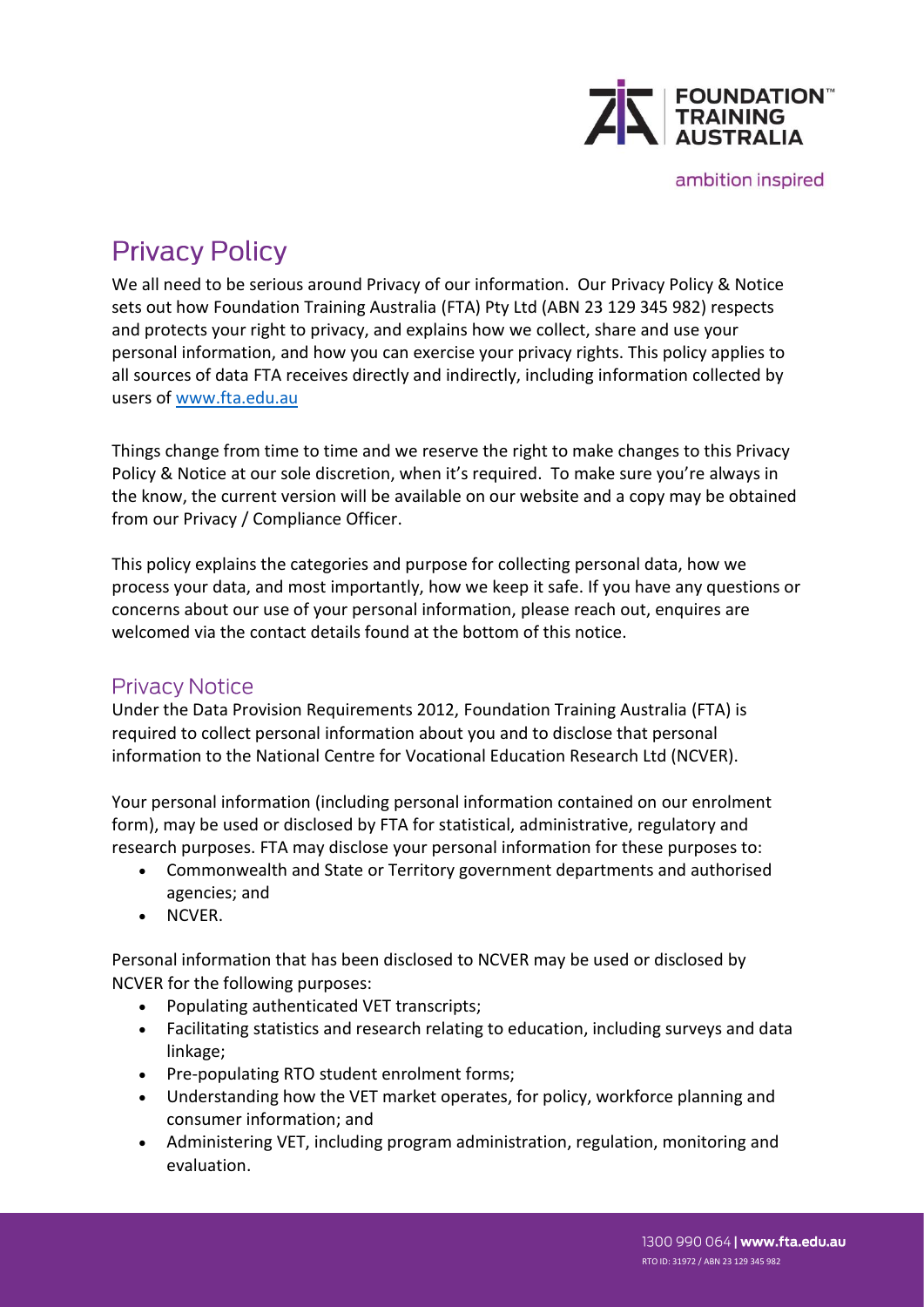You may receive a student survey which may be administered by a government department or NCVER employee, agent or third party contractor or other authorised agencies. Please note you may opt out of the survey at the time of being contacted.

NCVER will collect, hold, use and disclose your personal information in accordance with the Privacy Act 1988 (Cth), the National VET Data Policy and all NCVER policies and protocols (including those published on NCVER's website at [www.ncver.edu.au\)](http://www.ncver.edu.au/).

In addition, FTA logs information about any access and use of our website, including through the use of Internet Cookies. Such as measurement tools, communications with our website, the type of browser you are using, the type of operating system you are using, and the domain name of your Internet service provider.

We like to make sure we are in touch with our community, therefore FTA may contact you to voluntarily respond to questionnaires, surveys or market research which serve to seek your opinion and feedback. Engaging in surveys is entirely optional, however we highly encourage you to provide us with feedback as we aim to continually improve our products and services. We may from time to time receive personal information from third parties, which will be treated in accordance with this Privacy Policy & Notice and Australian Privacy Principles. You may opt out of marketing communications at any time.

## Collection and Use of Personal Information

FTA collects and uses personal information for the following purposes:

- To provide information about you to our network of industry partners and contractors (consultants or contracted third parties including mentors and employers) for the purposes of assisting you to effectively manage your progress, and to support your individual needs (all third parties will abide by this Privacy Policy & Notice and the Australian Privacy Principles).
- Provide information, products and services to you and request information to manage and administer those products and services (including enrolment, assessment and issuing certificates, record of results, statement of completion or attainment, and/or testamurs),
- Respond to your queries relating to our website, our products, advice and services,
- To better understand your needs, and help us to improve our products and services,
- Internal record keeping,
- Circulation of promotional emails about new products and services, special offers or other information which we think you may find interesting (you may opt out at any time),
- Contact you for market research or direct marketing purposes (you may opt out at any time),
- Customise the website according to your interests and needs, and
- To customise documents according to your business needs.

FTA may contact you via a variety of measures including by telephone, email, SMS, FB Messenger, Skype, Chat or mail. All communications from FTA will be via your contact details recorded on file. You may also engage with FTA via various social media platforms,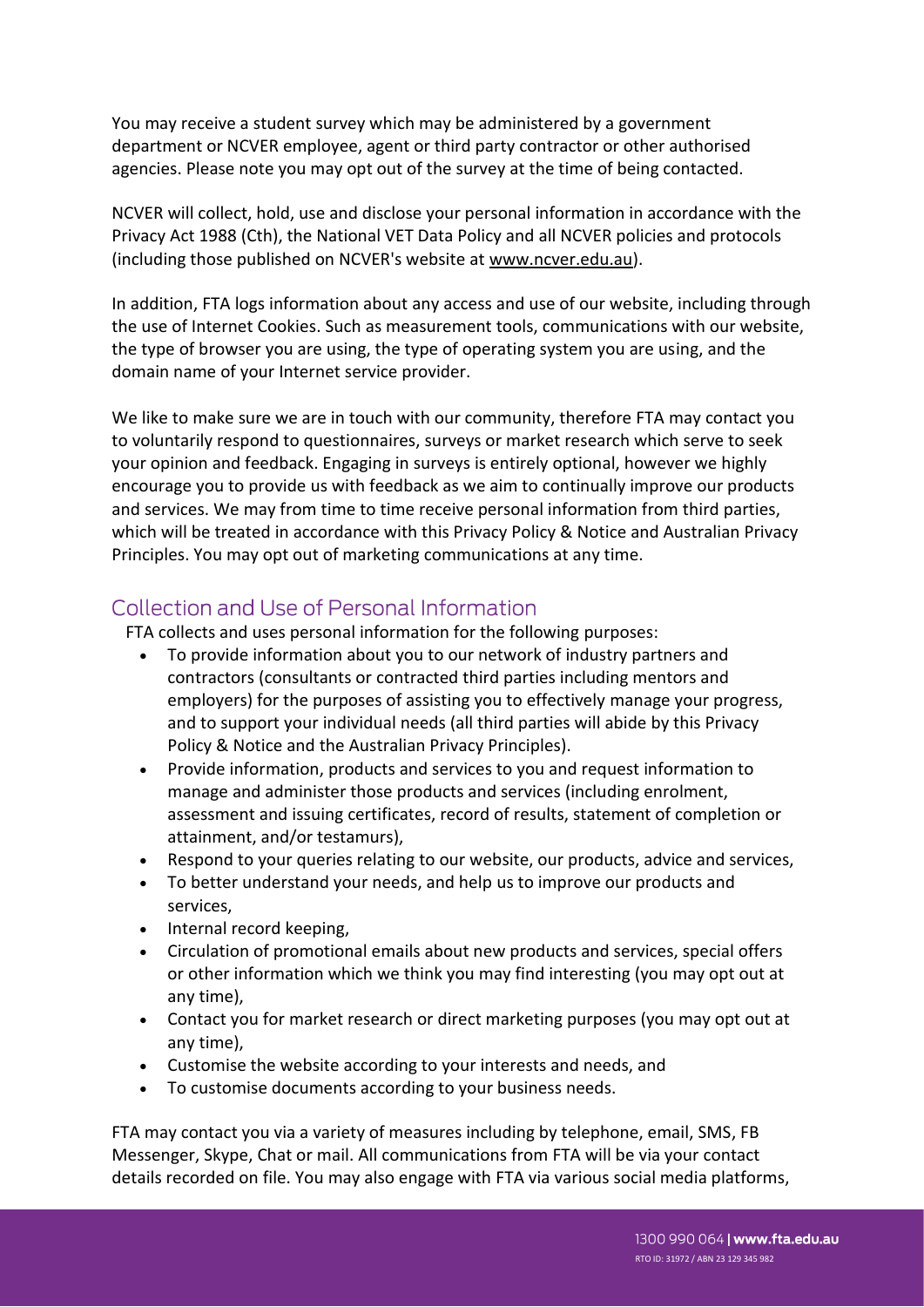which collect and store your personal information and data. It is your responsibility to keep your details up to date. You may update your contact details or preferred method of communication, unsubscribe, or opt out from any marketing communications by contacting FTA at any time.

## Disclosure of Personal Information

FTA may disclose your personal information under the following circumstances:

- for the purpose of providing third parties (including employers and trainers) with information about your progress,
- for the purpose of providing information, products and services to clients,
- to register and administer events, promotions or competitions
- to verify personal information details upon request from third parties, such as completion of courses, a request from a potential employer verifying a qualification and further enrolment into another institution,
- to comply with our legal and regulatory obligations, including disclosure and reporting to Commonwealth, State and Territory government agencies for planning, evaluative, administrative and funding purposes. This may include:
	- disclosure and reporting to Commonwealth and State government agencies (including State Training Authorities) for the purpose of administrating entitlements to financial assistance under Commonwealth and State government programs for supporting students.
	- disclosure to government agencies responsible for administrating and regulating education and training providers in Australia, Australian Skills Quality Authority (ASQA), Tuition Protection Service (TPS), and
- for students under 18 years of age; information regarding attendance, progress and general well-being may be provided in order to keep parent(s) and/or guardian(s) adequately informed,
- to credit reporting agencies and courts, tribunals, regulatory authorities where students fail to pay for goods or services provided by us to them,
- to courts, tribunals, regulatory authorities, and law enforcement officers as required by law, in connection with any actual or prospective legal proceedings, or in order to establish, exercise or defend our legal rights,
- to one or more Consultants for the purpose of providing information and services to you,
- to the relevant third party or parties, with our client's consent, if the matter involves third parties, and
- to third parties, including agents, referral partners, contractors and subcontractors for the purposes of providing information, products and services to you. This may include parties located, or that store data, outside of Australia. All third parties will abide by this Privacy Policy & Notice, the Australian VET Data Policy, and the Australian Privacy Principles.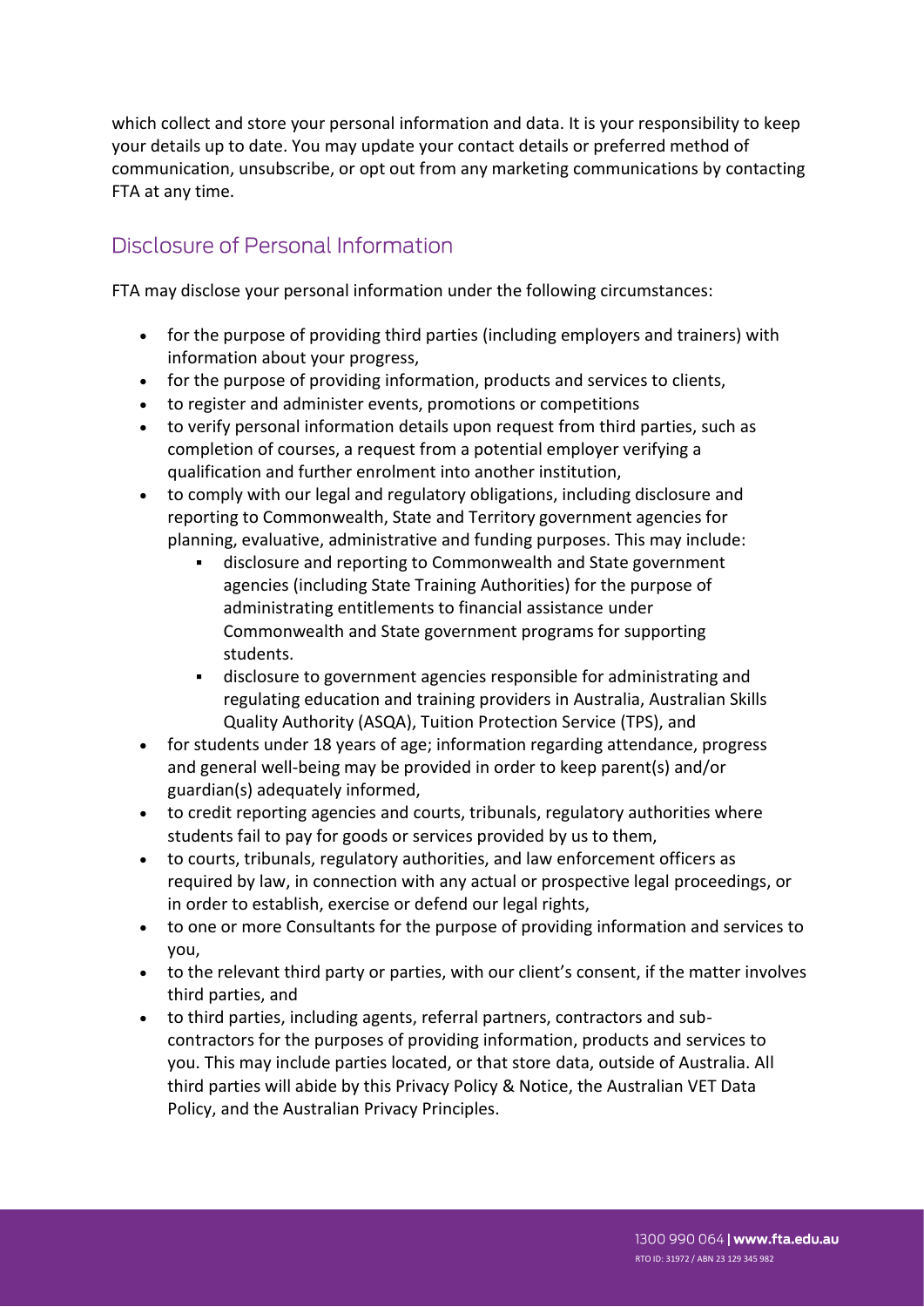If there is a change of control of our business, sale, or transfer of business assets, we reserve the right to transfer to the extent permissible at law and the Standards for RTOs 2015, our user databases, together with any personal information and non-personal information contained in those databases. This information may be disclosed to a potential purchaser. FTA would seek to only disclose information in good faith and where we have sought to maintain confidentiality.

FTA does not typically, or routinely disclose personal information to overseas recipients, unless the overseas recipient is a contracted third party acting on behalf of the RTO, or an exception under the Australian Privacy Principles applies. FTA will only disclose personal information to overseas recipients where reasonable steps have been taken to ensure the overseas recipient does not breach FTA's Privacy Policy & Notice, the Australian National VET Data Policy, or the Australian Privacy Principles.

#### **Cookies Policy**

Our website uses cookies to distinguish you from other users of our website. These cookies help us to provide you with an awesome user experience when you're browsing our website and also permits us to improve our site. By continuing to browse the site, you are agreeing to our use of cookies.

A cookie is a small file of letters and numbers that we store on your browser or the hard drive of your computer if you agree. Cookies contain information that is transferred to your computer's hard drive.

We use the following cookies:

- Strictly necessary cookies. These are cookies that are required for the operation of our website. They include, for example, cookies that enable you to log into secure areas of our website, use a shopping cart or make use of e-billing services.
- Analytical/performance cookies. They allow us to recognise and count the number of visitors and to see how visitors move around our website when they are using it. This helps us to improve the way our website works, for example, by ensuring that users are finding what they are looking for easily.
- Functionality cookies. These are used to recognise you when you return to our website. This enables us to personalise our content for you, greet you by name and remember your preferences (for example, your choice of language or region).
- Targeting cookies. These cookies record your visit to our website, the pages you have visited and the links you have followed. We will use this information to make our website and the advertising displayed on it more relevant to your interests. We may also share this information with third parties for this purpose.

Please note that third parties (including, for example, advertising networks and providers of external services like web traffic analysis services) may also use cookies, over which we have no control. These cookies are likely to be analytical/performance cookies or targeting cookies. You block cookies by activating the setting on your browser that allows you to refuse the setting of all or some cookies. However, if you use your browser settings to block all cookies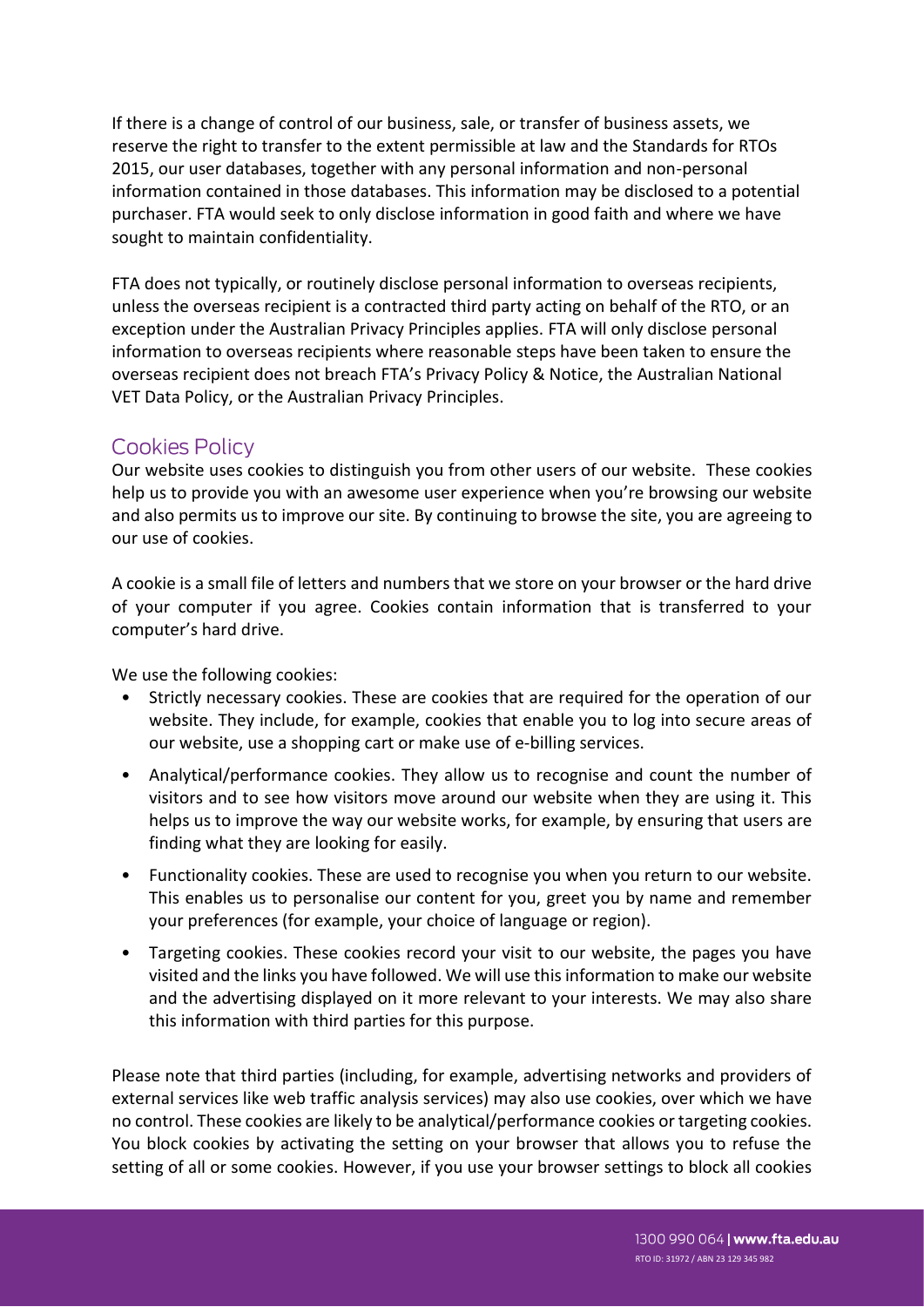(including essential cookies) you may not be able to access all or parts of our site.

## **National VET Data Policy**

This Policy brings together requirements for collecting nationally consistent data about VET activity and processes, and for using data in statistical collections and national surveys.

For full policy please head to: <https://www.dese.gov.au/national-vet-data/resources/national-vet-data-policy>

#### **Security**

FTA is committed to ensuring that the information you provide to us is secure. In order to prevent unauthorised access or disclosure, we have put in place suitable physical, electronic and managerial mechanisms and procedures to safeguard and secure that information, and to protect your sensitive information from misuse, interference, loss and unauthorised access, modification and disclosure.

While no information transmitted via the internet can ever be guaranteed to be secure, therefore the transmission and exchange of information via the internet is at your own risk, we apply every reasonable measure to provide the highest degree of security possible in accordance with this Privacy Policy & Notice, the Australian National VET Data Policy and the Australian Privacy Principles.

### Links to Other Websites

Our Website may contain links to other websites of interest, however we do not have any control over those websites. We are not responsible for the protection and privacy of any information which you provide whilst visiting websites linked to our website. Linked websites are not governed by this Privacy Policy & Notice and you should exercise caution when accessing linked websites by reviewing the associated Privacy Policy applicable to individual websites.

### Controlling your Personal Information

Choice, Declaration and Consent: Providing FTA with your personal information is entirely optional to you. You can choose not to provide personal information, however this may impact your ability to effectively enrol. When you provide us with your personal information, you consent to the terms in this Privacy Policy & Notice, and to us disclosing or receiving your personal information for the purposes listed herein. FTA will not sell, distribute or lease your personal information to third parties unless we have your permission or are legally required to do so. When enrolling, you will be asked to declare that you have provided all necessary information reasonably required to enrol you, and that you understand and consent to the collection, use and disclosure of your personal information in accordance with this Privacy Policy & Notice, Australian Privacy Principles, and the National VET Data Policy.

Anonymity and Pseudonymity: FTA will provide individuals with the option of remaining anonymous or using a pseudonym in their dealings with us where it is lawful and